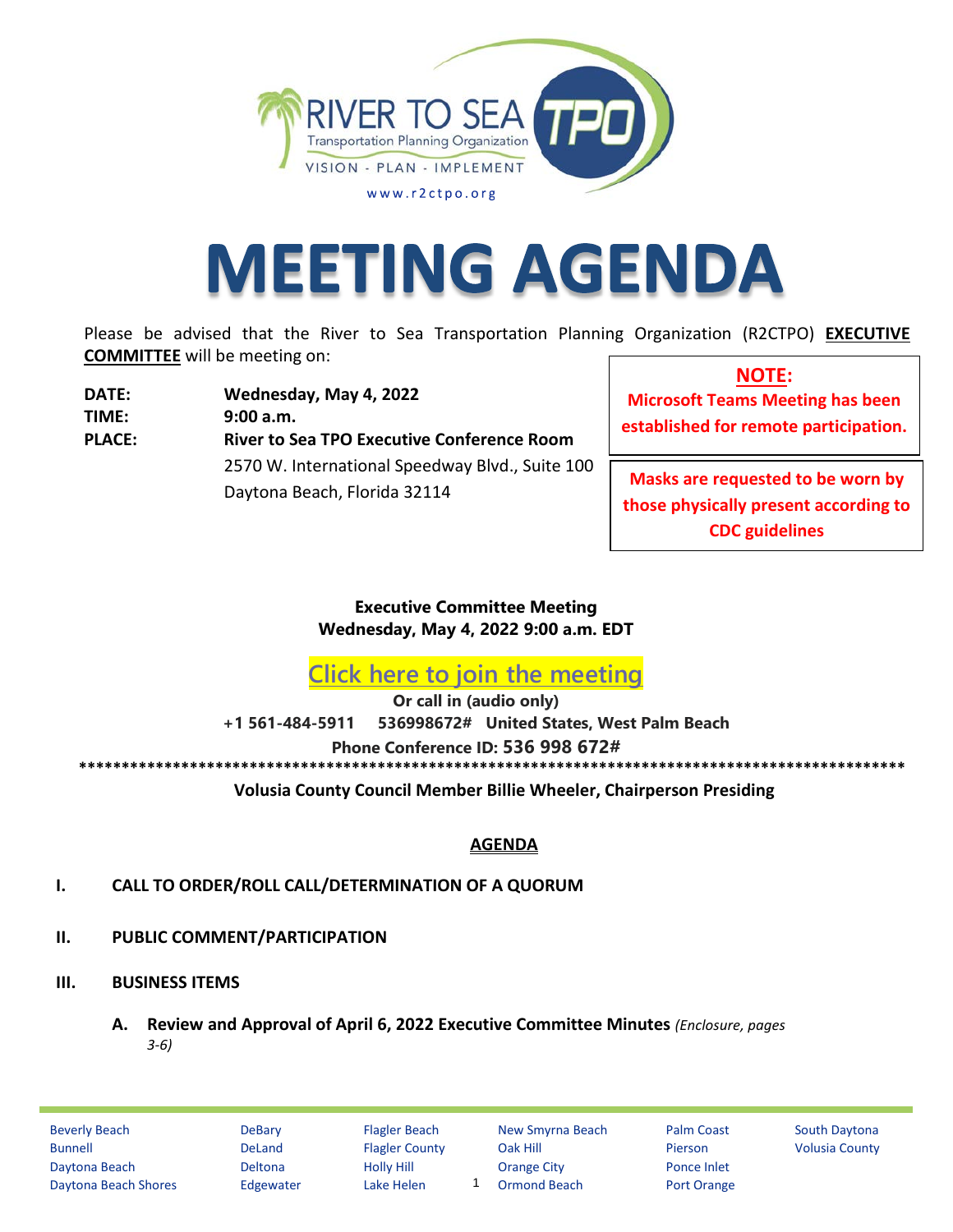### **B. Discussion and Recommendation of a Slate of R2CTPO Officers for FY 2022/23**

#### The R2CTPO Bylaws state:

"The Chairperson shall appoint a minimum of five (5) TPO Board members to a nominating committee in April of each year for the purpose recommending to the TPO Board a slate of officers to include the Chair, 1<sup>st</sup> Vice Chair/Treasurer and 2<sup>nd</sup> Vice Chair/Secretary. Nominations for these positions shall be presented by the committee at the May board meeting for confirmation by the board members." The Chairperson has appointed the Executive Committee to serve as the Nominating Committee this year.

## **C. Review and Approval of Expenditure to Fill the Accounting Manager Position (not to exceed \$25,000)**

The TPO has been utilizing a temporary financial consultant since September 28, 2021, to perform the duties of the Accounting Manager position. As part of the consultant contract, the TPO may elect to hire the professional directly, subject to a conversion fee. The requested expenditure will cover the cost of the conversion fee and allow the TPO to commence the process to hire the current temporary financial consultant. The funds for this expenditure are within the current River to Sea TPO FY 2021/22 Annual Budget.

- **D. Review and Recommend Approval of the 2021 Annual FDOT Joint Certification Report** *(under separate cover)*
- **E. Review and Approval of May 25, 2022 TPO Board Agenda** *(Enclosure, pages 7-9)*

#### **IV. STAFF COMMENTS**

#### **V. EXECUTIVE COMMITTEE MEMBER COMMENTS**

#### **VI. ADJOURNMENT**

#### \*\*\*\*\*\*\*\*\*\*\*\*\*\*\*\*\*\*\*\*\*\*\*\*\*\*\*\*\*\*\*\*\*\*\*\*\*\*\*\*\*\*\*\*\*\*\*\*\*\*\*\*\*\*\*\*\*\*\*\*\*\*\*\*\*\*\*\*\*\*\*\*\*\*\*\*\*\*\*\*\*\*\*\*\*\*\*\*\*\*\*\*\*\*\*\*\*\*\*\*\*\*\*\*\*\*\*\*

Note: If any person decides to appeal a decision made by this board with respect to any matter considered at such meeting or hearing, he/she will need a record of the proceedings including all testimony and evidence upon which the appeal is to be based. To that end, such person will want to ensure that a verbatim record of the proceedings is made.

Note: Individuals covered by the Americans with Disabilities Act of 1990 in need of accommodations for this public meeting should contact the River to Sea TPO office, 2570 W. International Speedway Blvd., Suite 100, Daytona Beach, Florida 32114-8145; (386) 226- 0422, extension 20416, at least five (5) working days prior to the meeting date.

The River to Sea TPO does not discriminate in any of its programs or services. To learn more about our commitment to nondiscrimination and diversity, visit our Title VI page at www.r2ctpo.org or contact our Title VI/Nondiscrimination Coordinator, Pamela Blankenship, at 386-226-0422, extension 20416, or pblankenship@r2ctpo.org. Persons who require translation services, which are provided at no cost, should contact the River to Sea TPO at (386) 226-0422 or by email at PBlankenship@r2ctpo.org at least five (5) business days prior to the event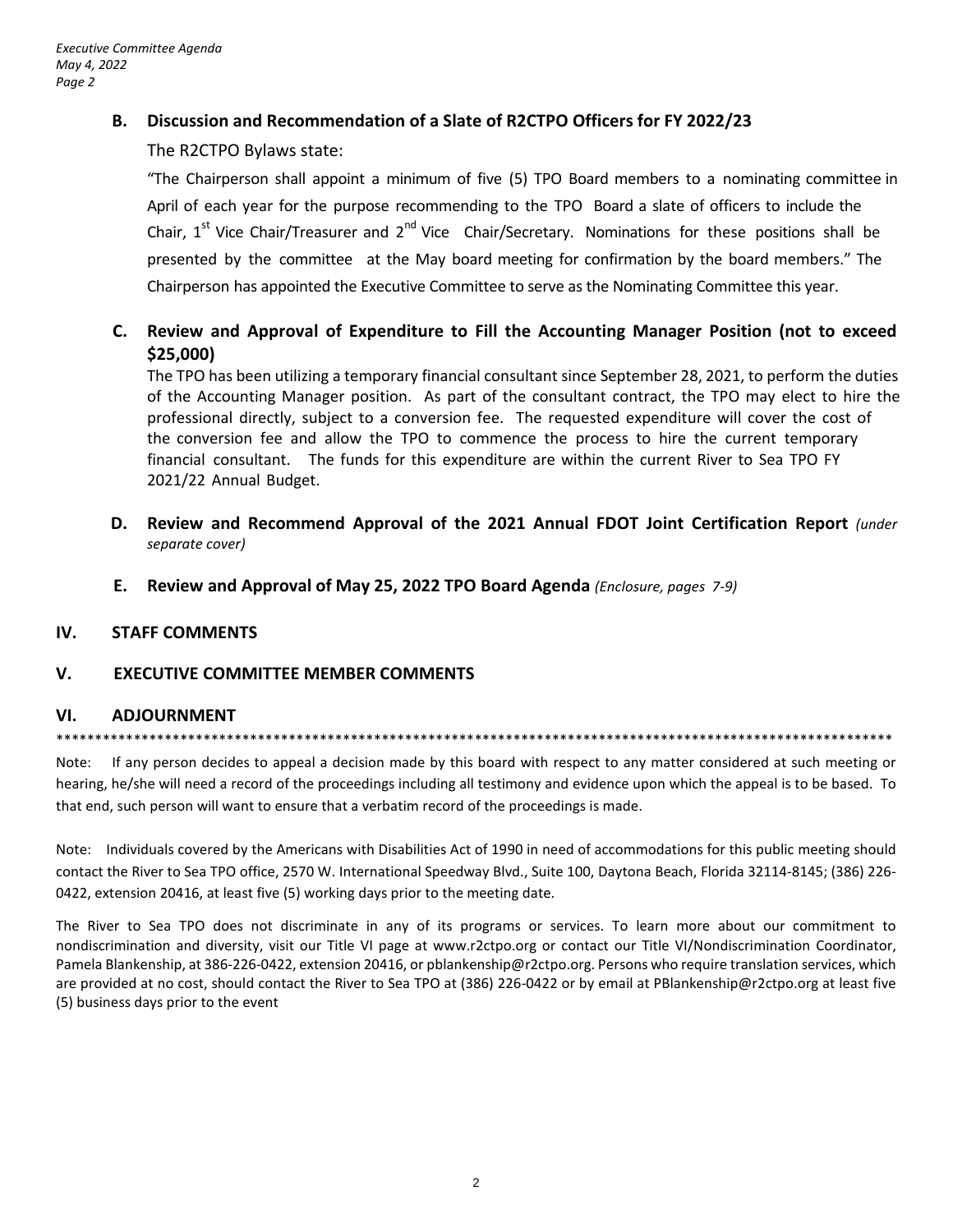### **Executive Committee Meeting Minutes April 6, 2022**

#### **Members Physically Present:**  $\blacksquare$

Commissioner Chris Cloudman DeLand Commissioner Victor Ramos Deltona Councilwoman Christine Power **Edgewater** Edgewater Mayor Bill Partington **Ormond Beach** Ormond Beach Council Member Billie Wheeler, Chairperson Volusia County Council Vice Chair Barbara Girtman Volusia County

#### **Members Virtually Present Representing:**

Commissioner Jason McGuirk New Smyrna Beach

#### **Others Present: Representing: Representing: Representing: Representing: Representing: Representing: Representing: Representing: Representing: Representing: Representing: Representing: Representin**

Debbie Stewart, Recording Secretary TPO Staff Colleen Nicoulin TPO Staff Stephan Harris **TPO Staff** Anna Tyler FDOT Rakinya Hinson FDOT Jon Cheney Volusia County Traffic Engineering

#### **Others Virtually Present: Constant Constant Constant Constant Constant Constant Constant Constant Constant Constant Constant Constant Constant Constant Constant Constant Constant Constant Constant Constant Constant Cons**

Pam Blankenship TPO Staff

Jay Williams Volusia County

#### **I. Call to Order / Roll Call / Determination of Quorum**

The meeting of the River to Sea Transportation Planning Organization (TPO) Executive Committee was called to order at 9:00 a.m. by Chairperson Billie Wheeler. The roll was called and it was determined that a quorum was physically present. Due to the COVID-19 virus, the meeting was held in a hybrid format with six voting members physically present and with one member attending virtually.

#### *MOTION: A motion was made by Mayor Partington to allow TPO Board members attending remotely due to COVID-19 precautions to participate and vote. The motion was seconded by Councilwoman Power and carried unanimously.*

#### **II. Public Comment/Participation**

There were no public comments.

#### **III. Discussion Items**

#### **A. Update on COVID-19 Business Practices and Impacts**

Ms. Nicoulin reminded members that staff was directed to contact the TPO's legal counsel for advice on continuing hybrid meetings; she did so and the attorney indicated there are two types of hybrid meetings. One is for the public and the other is for board and/or committee members to participate and vote; for board and/or committee participation remotely, there must be a physical quorum in attendance and there must be a "significant circumstance" which is not specifically defined. Each member participating remotely would identify what their specific circumstance is and those members physically present on the board would determine if it is a "significant circumstance". A medical reason would be considered a "significant circumstance"; if it is inconvenient to be physically present, it would not be considered to be a "significant circumstance". As a result of COVID-19, the TPO has been trying to limit the number of people physically present; we have been asking for the physical quorum plus one and encouraging others to participate virtually. We do not want large gatherings and allow for social distancing.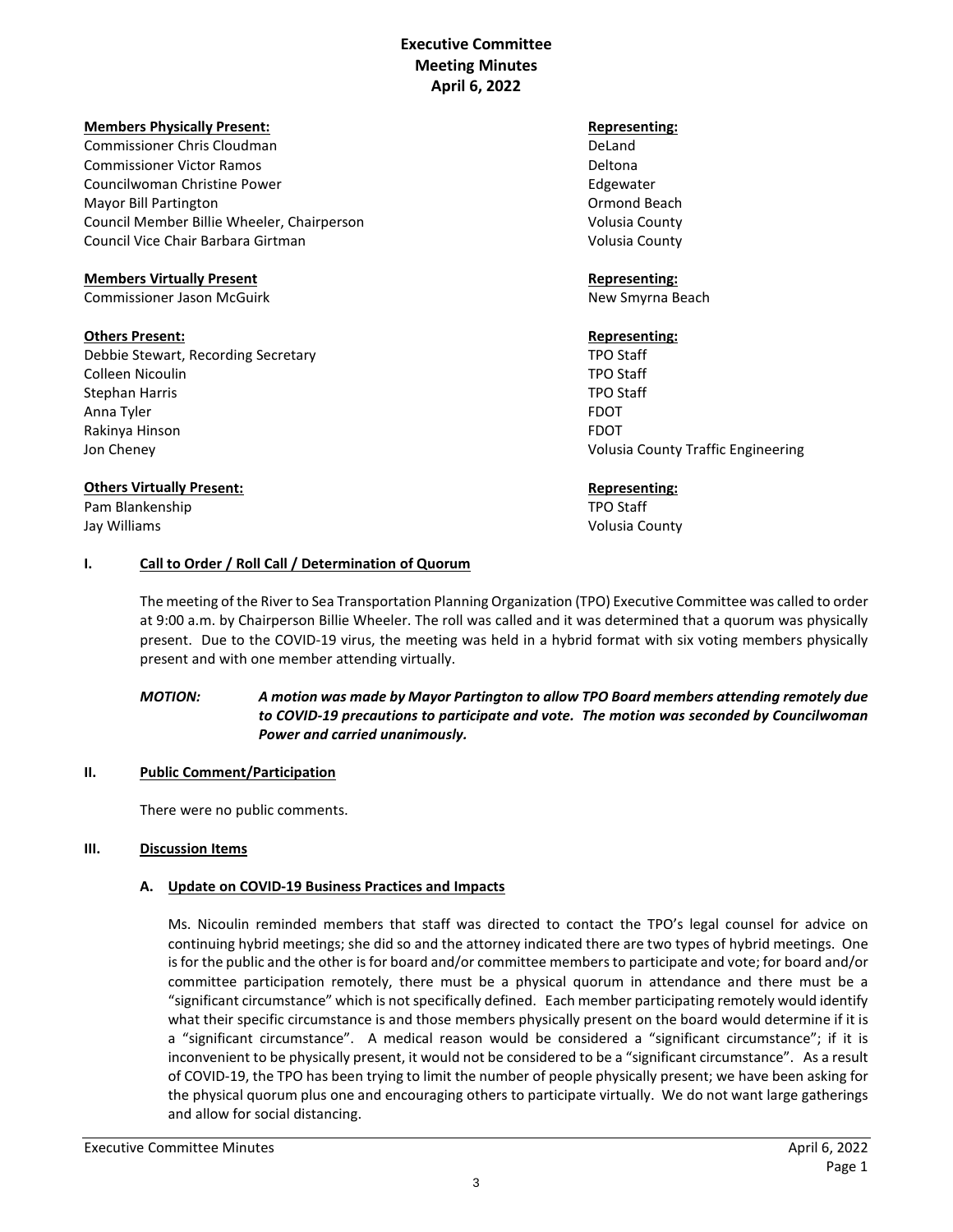Chairperson Wheeler commented that she is fine with keeping things the way they are and giving people that cannot be physically present the opportunity to still participate. She asked the committee members for their thoughts.

Members discussed hybrid meetings and agreed to continue them for the foreseeable future.

#### **B. Status of TPO Financial Management**

Ms. Nicoulin stated the TPO is caught up with FDOT monthly invoicing. Last month, time was spent preparing the new Unified Planning Work Program (UPWP) which is a financial effort so the focus was not on the invoicing but an invoice package is ready to be submitted to FDOT for review and approval. Also last month, a deobligation of SU funds from the current UPWP was approved which has taken some time to get the information to FDOT. We are moving in the right direction; since we have caught up with invoicing, it has allowed time to focus on other areas such as the development of the new UPWP.

#### **IV. Business Items**

#### **A. Review and Approval of March 2, 2022 Executive Committee Minutes**

*MOTION: A motion was made by Mayor Partington to approve the March 2, 2022 Executive Committee minutes. The motion was seconded by Councilwoman Power and carried unanimously.* 

#### **B. Review and Approval of March 10, 2022 Executive Director Search Committee Minutes**

Ms. Nicoulin explained that since the Executive Director Search Committee (EDSC) is not expected to meet again in the near-term, it is appropriate according to Robert's Rules to bring minutes to another committee for approval.

#### *MOTION: A motion was made by Commissioner Ramos to approve the March 10, 2022 Executive Director Search Committee minutes. The motion was seconded by Councilwoman Power and carried unanimously.*

#### **C. Review and Approval of March 31, 20222 Executive Director Search Committee Minutes**

*MOTION: A motion was made by Mayor Partington to approve the March 31, 2022 Executive Director Search Committee minutes. The motion was seconded by Councilwoman Power and carried unanimously.* 

#### **D. Review and Recommend Approval of Executive Director Timesheet Review Report**

*MOTION: A motion was made by Mayor Partington to recommend approval of the Executive Director Timesheet Report. The motion was seconded by Councilwoman Power and carried unanimously.* 

#### **E. Review and Recommend Approval of Interim Executive Director Agreement Terms**

#### (Handouts)

Chairperson Wheeler referred to the handouts and stated the first agreement was sent by Mr. Doug Thomas, Strategic Government Resources (SGR), the second agreement was sent by the TPO's legal counsel, Mr. Paul Gougelman, and the third agreement has Ms. Nicoulin's edits and is a combined version of the first two. Mr. Gougelman clarified that his version has more clauses that have little-to-no impact on Ms. Nicoulin or the TPO but the federal government requires them.

Ms. Nicoulin reviewed the draft agreements; she explained she took what was provided by Mr. Thomas which outlined the terms in a letter format and incorporated some of the attorney's agreement into it. She noted that Mr. Gougelman indicated some of the clauses that he added after the indemnification section can be ignored; after discussing them with Chairperson Wheeler, it was agreed to not include them as many of them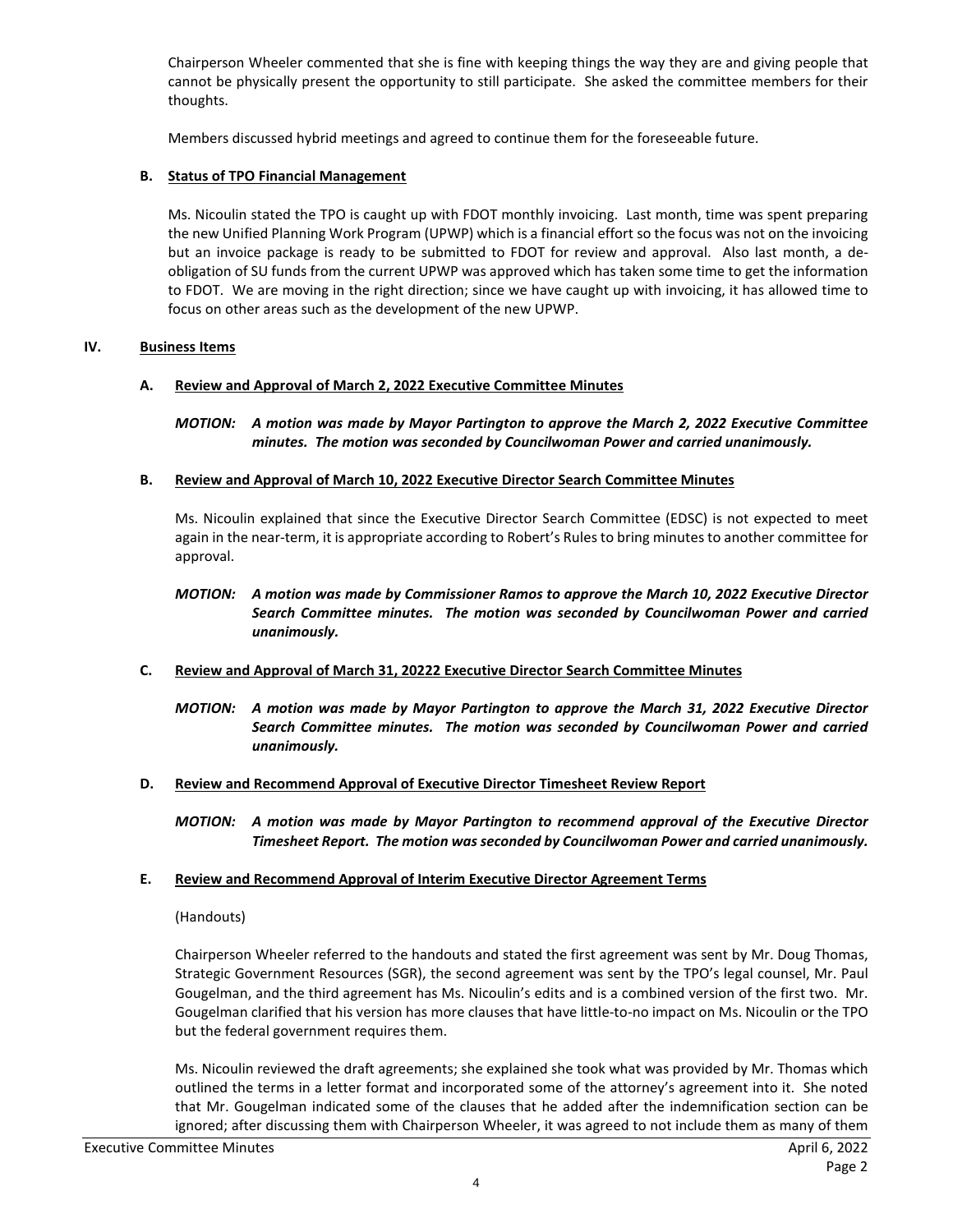pertain to the TPO as an organization and not necessarily for the Interim Executive Director position. Some of the clauses are covered in the TPO's Title VI Plan and/or the UPWP Statements and Assurances.

Chairperson Wheeler pointed out that the original draft agreement had Ms. Nicoulin's salary as \$120,000; Mr. Gougelman's comments included that he assumes that is an annualized pay rate for term of the agreement; a clause will help cut down on confusion in case the situation ever arose as laid out in the indemnification in case she is ever sued in her role as Interim Executive Director in her official or personal capacity. It is his recommendation that the committee review that.

Ms. Nicoulin stated that is consistent with the contract with the previous Executive Director which included an indemnification section; the language is different as it was drafted by a different attorney. She reviewed the terms of the marked-up draft agreement and noted that the six-month term of the agreement has an end date of October 31, 2022 and a 4% salary cost-of-living increase has been included. The performance evaluation will be done within six months; the TPO has a process for evaluating the Executive Director position in place but it will be reviewed to see if it needs to be adjusted. Language is included to provide clarification that following the evaluation a recommendation from the Executive Committee will be made to the full TPO Board on whether to extend or remove the interim status. She reviewed the other terms of the draft agreement including the Executive Director's strategic plan on how to move the TPO forward as well as giving her the ability to hire needed staff or utilize consultants.

Members discussed the draft Interim Executive Director Agreement and agreed on the language to be presented to the full TPO Board.

#### *MOTION: A motion was made by Mayor Partington to recommend approval of the draft Interim Executive Director Agreement. The motion was seconded by Council Vice Chair Girtman and carried unanimously.*

#### **F. Review and Recommend Approval of an Amendment to the FY 2021/22 River to Sea TPO Budget**

Ms. Nicoulin explained this budget amendment changes the bottom line of the TPO's revenues. Last month, the TPO Board approved an amendment to de-obligate \$76,900 in SU funds from the current Unified Planning Work Program (UPWP) to use the funds in the first year of the new UPWP; therefore, those funds are being removed from the current approved budget. The other changes are within the expenditures to adjust how funds are being spent; she reviewed those changes.

#### *MOTION: A motion was made by Mayor Partington to recommend approval of an amendment to the FY 2021/22 River to Sea TPO Budget. The motion was seconded by Commissioner Ramos.*

Council Vice Chair Girtman asked when the best time is to have a discussion to review the SU allocations and criteria to be assured the TPO is in the best position when opportunities arise for projects.

Ms. Nicoulin replied that the TPO is preparing to develop the new Transportation Improvement Program (TIP) and projects are identified as part of that with the different funding sources. In the fall, the policies that establish the funding percentages are reviewed so if there is something identified during the development of the TIP, it can be addressed then.

Commissioner Cloudman referred to the salaries and fringe benefits and the current vacant positions and asked if those positions are included in the current budget.

Ms. Nicoulin replied yes, those positions are included in the budget.

#### *The motion carried unanimously.*

#### **G. Review and Approval of April 27, 2022 TPO Board Agenda**

Ms. Nicoulin reviewed the draft April 27, 2022 TPO Board agenda and noted the recommendation to suspend the Executive Director search, extension of six months of Ms. Nicoulin's Interim Executive Director status and the Interim Executive Director agreement just discussed will be included as an Action Item.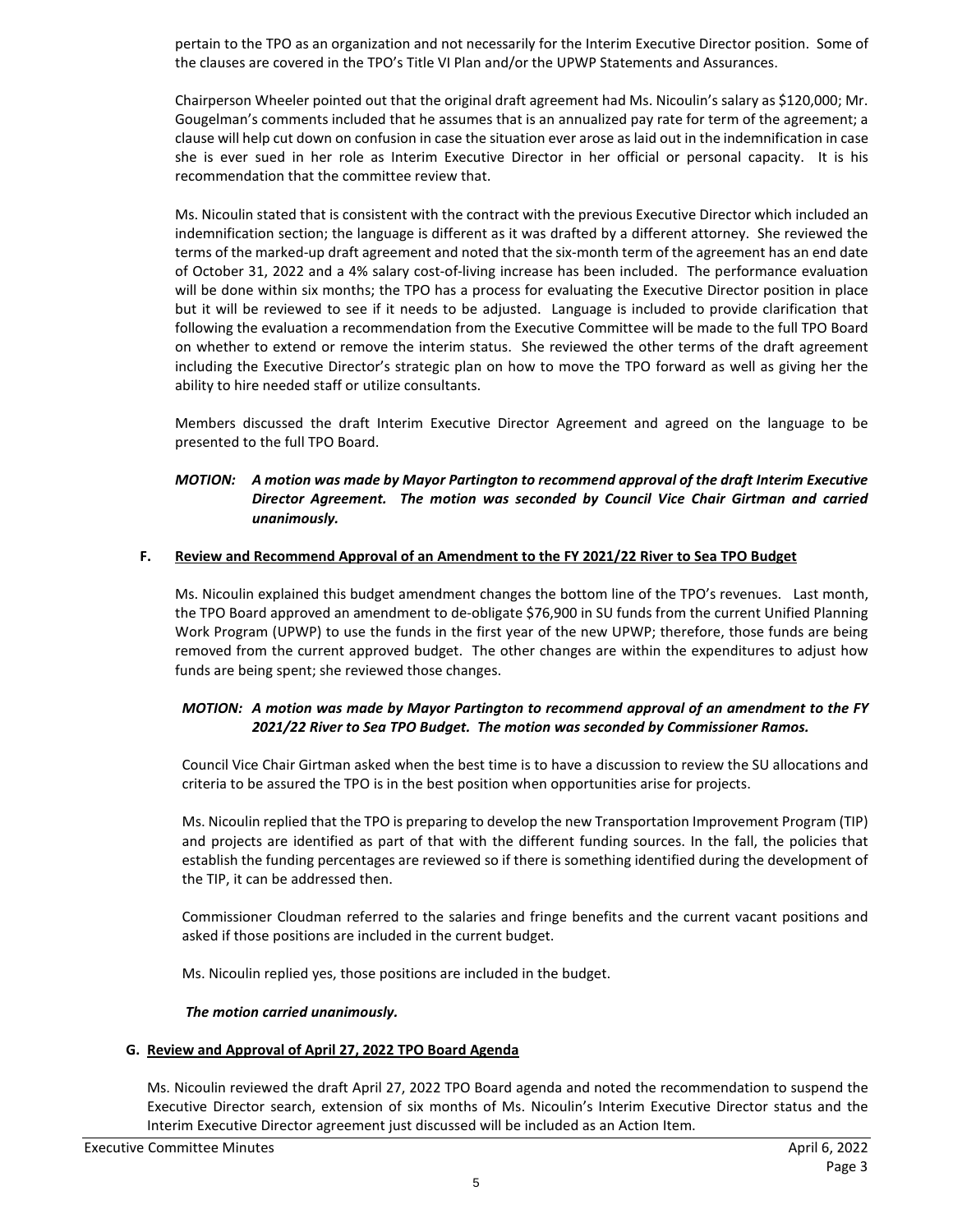Commissioner Cloudman asked if a memo should be sent to the TPO Board members regarding the recommendation from the committee on the Interim Executive Director status for Ms. Nicoulin.

Chairperson Wheeler agreed that was a good idea.

Ms. Nicoulin stated she will draft a memo from Chairperson Wheeler for her review and then will send it to the TPO Board members. She continued reviewing the draft April 27, 2022 TPO Board agenda.

#### *MOTION: A motion was made by Commissioner Ramos to approve the April 27, 2022 TPO Board agenda. The motion was seconded by Council Vice Chair Girtman and carried unanimously.*

Mayor Partington referred to the \$76,9000 that was removed from the current budget and commented that those funds may roll into the current vacant positions to make them more attractive to candidates. He announced that Ormond Beach is streamlining things; he explained how they have updated lien payments and impact fees for dilapidated structures. Therefore, he suggested changing the policy so that instead of taking the time out of this meeting to recommend approval of the Interim Executive Director's timesheet report if the Chairperson has noted there are no abnormalities, to just automatically include them on the Consent Agenda. If there are abnormalities, then it would require further review.

Ms. Nicoulin replied that approval of the Interim Executive Director timesheets is a FDOT requirement; she asked Ms. Taylor if Mayor Partington's suggestion would be okay.

Ms. Taylor stated she does not believe it will be a problem but she will need to verify it and get back to the committee.

#### **V. Staff Comments**

There were no staff comments.

#### **VII. Executive Committee Member Comments**

There were no Executive Committee member comments.

#### **VIII. Adjournment**

The Executive Committee meeting adjourned at 9:54 a.m.

#### **River to Sea Transportation Planning Organization**

#### \_\_\_\_\_\_\_\_\_\_\_\_\_\_\_\_\_\_\_\_\_\_\_\_\_\_\_\_\_\_\_\_\_\_\_\_\_\_\_\_ **VOLUSIA COUNTY COUNCIL MEMBER BILLIE WHEELER CHAIRPERSON, RIVER TO SEA TPO**

#### **CERTIFICATE:**

The undersigned duly qualified and acting Recording Secretary of the River to Sea TPO certifies that the foregoing is a true and correct copy of the minutes of the April 6, 2022 regular meeting of the Executive Committee approved and duly signed this  $5<sup>th</sup>$  day of May 2022.

#### **\_\_\_\_\_\_\_\_\_\_\_\_\_\_\_\_\_\_\_\_\_\_\_\_\_\_\_\_\_\_\_\_\_\_\_\_\_\_\_\_\_\_\_\_\_ Debbie Stewart, Recording Secretary, River to Sea TPO**

*\*\* A recording of the April 6, 2022 Executive Committee meeting is available upon request.*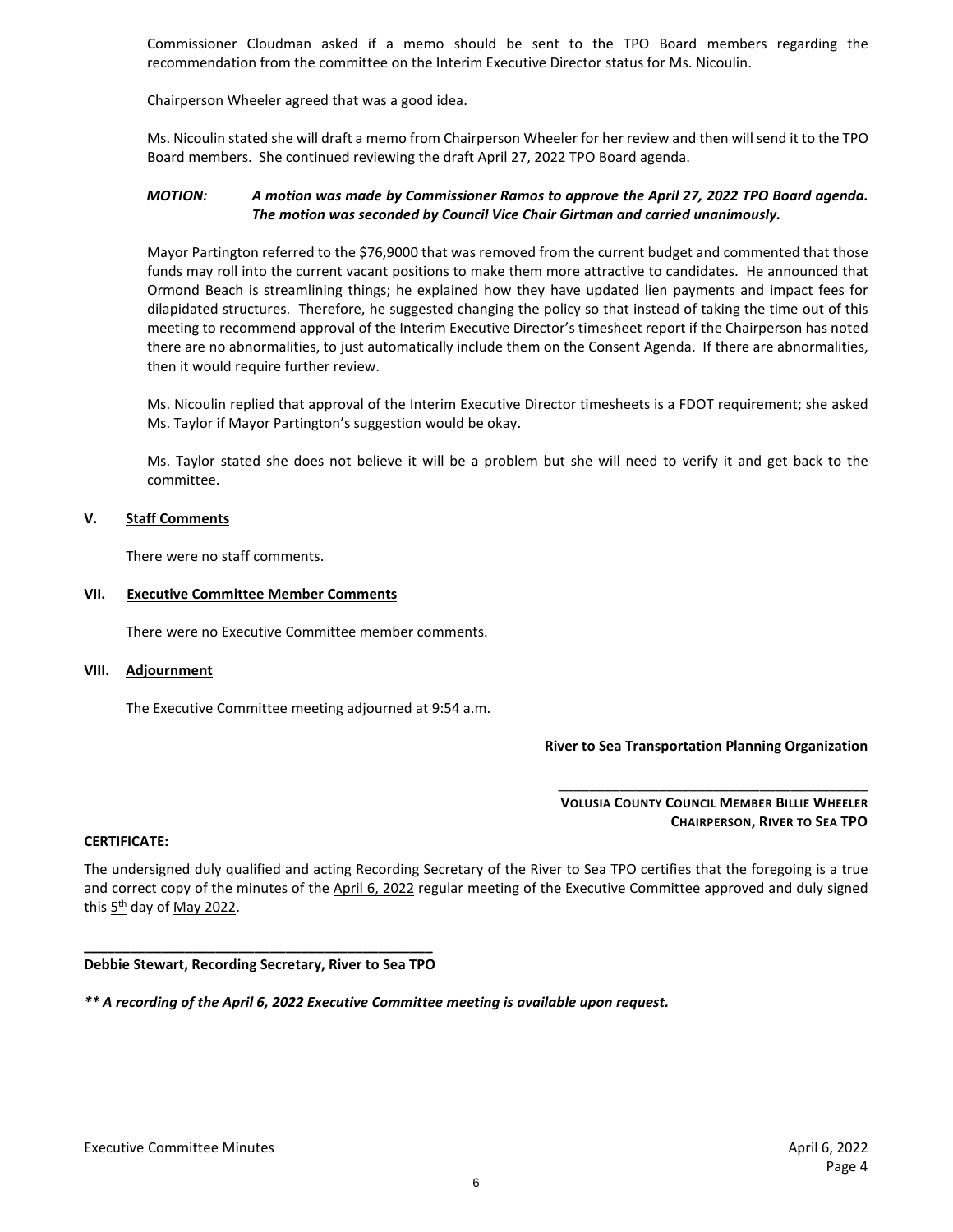

# **MEETING AGENDA**

Please be advised that the **RIVER TO SEA TRANSPORTATION PLANNING ORGANIZATION (TPO) BOARD** will be meeting on:

- **DATE: WEDNESDAY, May 25, 2022**
- **TIME: 9:00 A.M.**
- **PLACE: RIVER TO SEA TPO CONFERENCE ROOM** 2570 W. International Speedway Blvd., Suite 100 Daytona Beach, FL 32114

## **NOTE:**

**Microsoft Teams meeting has been established for remote participation.**

**Masks are requested to be worn by those physically present according to CDC guidelines**

**\*\*\*\*\*\*\*\*\*\*\*\*\*\*\*\*\*\*\*\*\*\*\*\*\*\*\*\*\*\*\*\*\*\*\*\*\*\*\*\*\*\*\*\*\*\*\*\*\*\*\*\*\*\*\*\*\*\*\*\*\*\*\*\*\*\*\*\*\*\*\*\*\*\*\*\*\*\*\*\*\*\*\*\*\*\*\*\*\*\*\*\*\*\*\*\*\*\***

**River to Sea TPO Board Meeting May 25, 2022 at 9:00 a.m. EDT** 

**[Click here to join the meeting](https://teams.microsoft.com/l/meetup-join/19%3ameeting_YjgxMDE5M2QtYjliMS00YWQzLTg3MjAtMDI4MDNmMzIyNzU5%40thread.v2/0?context=%7b%22Tid%22%3a%22d5f4bfa4-fe50-42f9-af2c-96701c15da1c%22%2c%22Oid%22%3a%22d51a8b9b-dd47-4eff-a5f0-25a5d28255cd%22%7d)**

**Or call in (audio only) +1 561-484-5911 708379233# United States, West Palm Beach Phone Conference ID: 708 379 233# [Find a local number](https://dialin.teams.microsoft.com/77605b64-9f58-4d90-a096-cdcdc34b47d2?id=877749333) | [Reset PIN](https://mysettings.lync.com/pstnconferencing)** \*\*\*\*\*\*\*\*\*\*\*\*\*\*\*\*\*\*\*\*\*\*\*\*\*\*\*\*\*\*\*

**Volusia County Council Member Billie Wheeler, Chairperson Presiding**

- **I. CALL TO ORDER / ROLL CALL / DETERMINATION OF A QUORUM**
- **II. PLEDGE OF ALLEGIANCE**
- **III. PUBLIC COMMENT/PARTICIPATION** *(Public comments may be limited to three (3) minutes at the discretion of the Chairperson)*

#### **IV. CONSENT AGENDA**

- **A. APRIL 27, 2022 RIVER TO SEA TPO BOARD MEETING MINUTES** *(Contact: Debbie Stewart) (Enclosure, pages*
- **B. TREASURER'S REPORT** *(Contact: Colleen Nicoulin) (Enclosure, pages )*

Beverly Beach DeBary Flagler Beach New Smyrna Beach Palm Coast South Daytona Bunnell **Sound Bunnell** DeLand Flagler County Oak Hill **Pierson** Volusia County Daytona Beach Deltona Holly Hill Orange City Ponce Inlet Daytona Beach Shores Edgewater Lake Helen - Ormond Beach Port Orange <sub>7</sub> Ormond Beach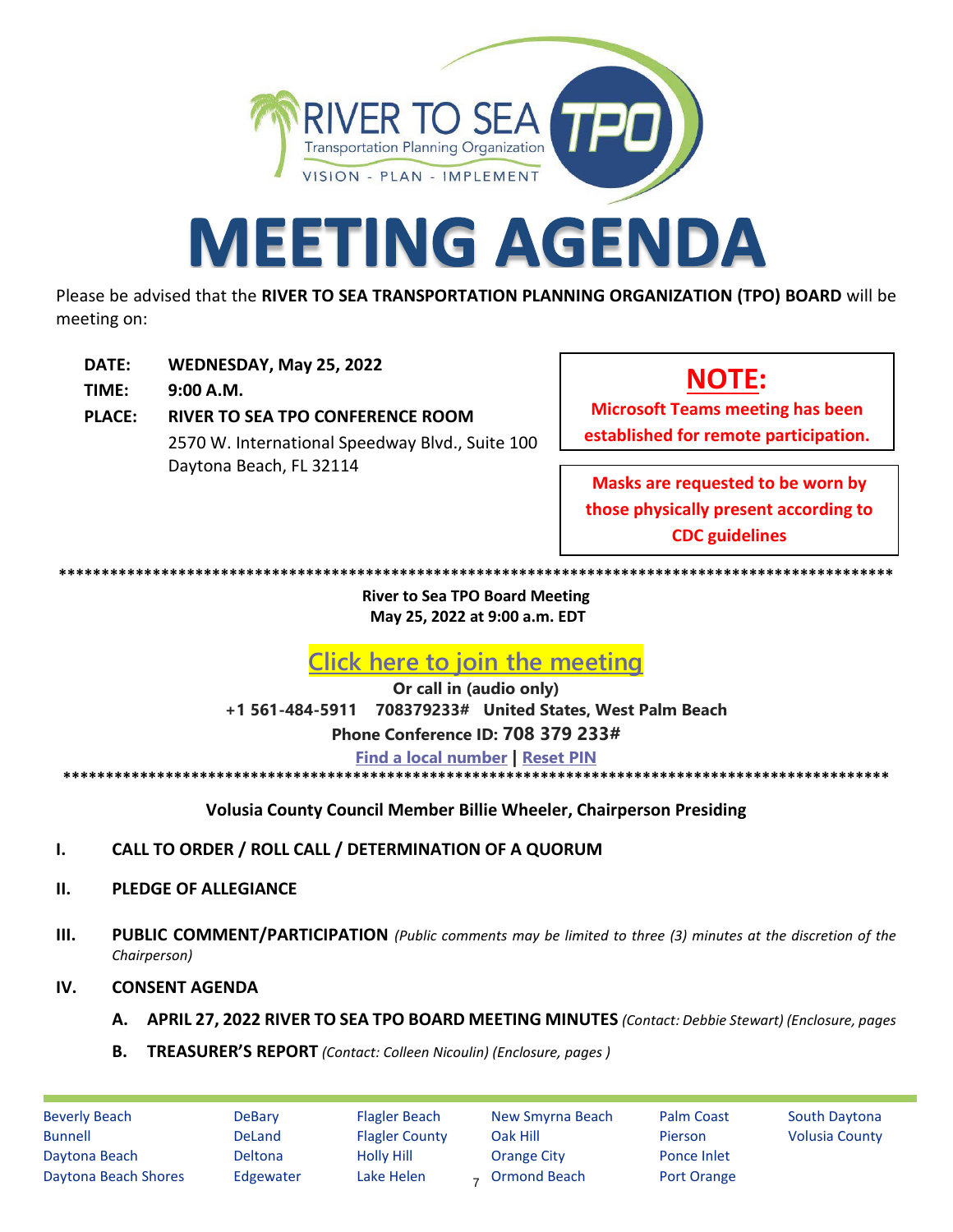*River to Sea TPO Board Agenda May 25, 2022 Page 2*

#### **IV. CONSENT AGENDA**

- **C. EXECUTIVE COMMITTEE REPORT**  *Report by Volusia County Council Member Billie Wheeler, Executive Committee Chairperson (Enclosure, pages )*
- **D. BUDGET SUBCOMMITTEE REPORT**  *Report by Volusia County Council Vice Chair Barbara Girtman, Budget Subcommittee Chairperson (Enclosure, pages)*
- **E. TIP SUBCOMMITTEE REPORT** *Report by , TIP Chairperson (Enclosure, pages )*
- **F. BICYCLE/PEDESTRIAN ADVISORY COMMITTEE REPORT** *-- Report by Dr. Jason Aufdenberg, BPAC Chairperson (Enclosure, pages )*
- **G. CITIZENS ADVISORY COMMITTEE REPORT** *-- Report by Ms. Kerry Karl, CAC Chairperson (Enclosure, pages )*
- **H. TECHNICAL COORDINATING COMMITTEE REPORT** *-- Report by Ms. Becky Mendez, TCC Chairperson (Enclosure, pages )*
- **I. RIVER TO SEA TPO BOARD REPORT** *-- Report by Volusia County Council Member Billie Wheeler, TPO Board Chairperson (Enclosure, pages )*
- **J. EXECUTIVE DIRECTOR TIMESHEET REVIEW REPORT** *-- Report by Volusia County Council Member Billie Wheeler, TPO Board Chairperson (Enclosure, pages)*
- **K. REVIEW AND APPROVAL OF RESOLUTION 2022-09 AUTHORIZING THE FILING AND EXECUTION OF THE FY 2022/23 TRANSPORTATION DISADVANTAGED (TD) PLANNING GRANT AGREEMENT WITH THE COMMISSION FOR THE TRANSPORTATION DISADVANTAGED (CTD)** *(Contact: Stephan Harris) (Enclosure, pages )*

#### **V. ACTION ITEMS**

- **A. REVIEW AND APPROVAL OF RESOLUTION 2022-10 AMENDING THE FY 2021/22 TO 2025/26 TRANSPORTATION IMPROVEMENT PROGRAM (TIP)** *ROLL CALL VOTE REQUIRED (Contact: Colleen Nicoulin) (pages )*
- **B. REVIEW AND APPROVAL OF RESOLUTION 2022-11 ADOPTING THE FY 2022/23 AND 2023/24 UNIFIED PLANNING WORK PROGRAM (UPWP)** *ROLL CALL VOTE REQUIRED (Contact: Colleen Nicoulin) (Enclosure, pages)*
- **C. REVIEW AND APPROVAL OF RESOLUTION 2022-12 SUPPORTING UPDATES TO THE FLORIDA GREENWAYS AND TRAILS SYSTEM (FGTS) PLAN AND MAPS** *(Contact: Stephan Harris) (Enclosure, pages )*
- **D. REVIEW AND APPROVAL OF RIVER TO SEA TPO BOARD SLATE OF OFFICERS FOR FY 2022/23** *(Contact: Colleen Nicoulin) (Enclosure, page )*
- **E. REVIEW AND APPROVAL OF THE 2021 ANNUAL FDOT JOINT CERTIFICATION REPORT** *(Contact: Colleen Nicoulin) (pages )*
- **VI. PRESENTATIONS, STATUS REPORTS AND DISCUSSION ITEMS** 
	- **A. PRESENTATION AND DISCUSSION OF THE DRAFT TRANSPORTATION CONGESTION MANAGEMENT PROCESS (CMP) REPORT** *(Contact: Colleen Nicoulin) (Enclosure, pages)*
	- **B. PRESENTATION AND DISCUSSION OF I-95 AT US 1 PD&E STUDY** *(Contact: Colleen Nicoulin) (Enclosure, page )*
	- **C. PRESENTATION AND DISCUSSION OF THE FY 2022/23 RIVER TO SEA TPO BUDGET** *(Contact: Colleen Nicoulin) (Enclosure, page )* 8